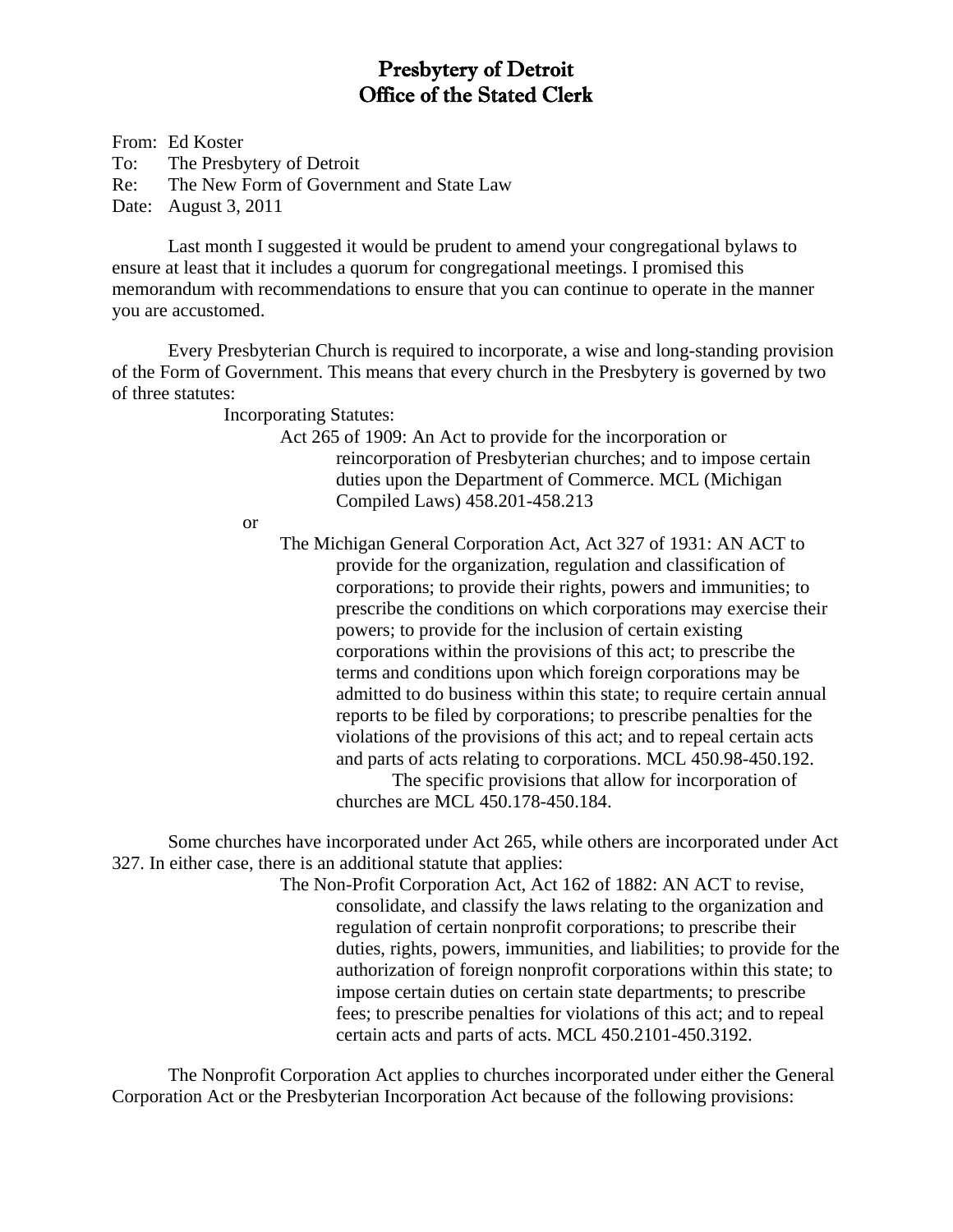# Non-Profit Corporation Act:

# **450.2123 Applicability to corporation organized under other act not repealed by this act; organizations to which act inapplicable.**

- Sec. 123. (1) Unless otherwise provided in, and to the extent not inconsistent with, the act under which a corporation is or has been formed, this act applies to a corporation that is or has been organized under an act other than this act and not repealed by this act.
- (2) A corporation covered by subsection (1) includes, but is not limited to, all of the following:
	- . . . .

(f) An ecclesiastical corporation.

. . . .

The General Corporation Act contains the following provision:

**450.178.** "Every such corporation shall be a non-profit corporation and subject to the provisions of this act relating to non-profit corporations generally except as specifically otherwise provided."

The various acts governing church corporations contain what I call *default* provisions. For instance, a provision of the Non-Profit Corporation Act involves the quorum of a meeting of the corporation:

# **450.2415**

Sec. 415. (1) Unless a greater or lesser quorum is provided in the articles of incorporation, in a bylaw adopted by the shareholders or members, or in this act, shares or members entitled to cast a majority of the votes at a meeting constitute a quorum at the meeting. . . .

The statement beginning "unless . . . ." is a default provision: A majority of the members of a church constitute the quorum for a meeting unless the bylaws say otherwise.

There are many such default provisions in the statutes that govern churches. In general, the oFoG had over the years included them, so that there were few such provisions that affected Presbyterian churches. One of the specific strategies of the Task Force writing the nFoG was to remove as many mandatory provisions as they could. Some of these mandatory provisions covered default provisions in state law. Since they are no longer in the Form of Government, they need to be put in your bylaws.

So, why is it important that you take care that your bylaws comply with state law? It is for two reasons:

1. KOSTER'S SECOND LAW OF CHURCH:

Nobody reads the Book of Order much. Until there's trouble--and then they read the fine print.

> First Corollary: The Second Law also applies to Robert's Rules of Order.

Second Corollary: The Second Law also applies to bylaws and policies

2. State law trumps church laws.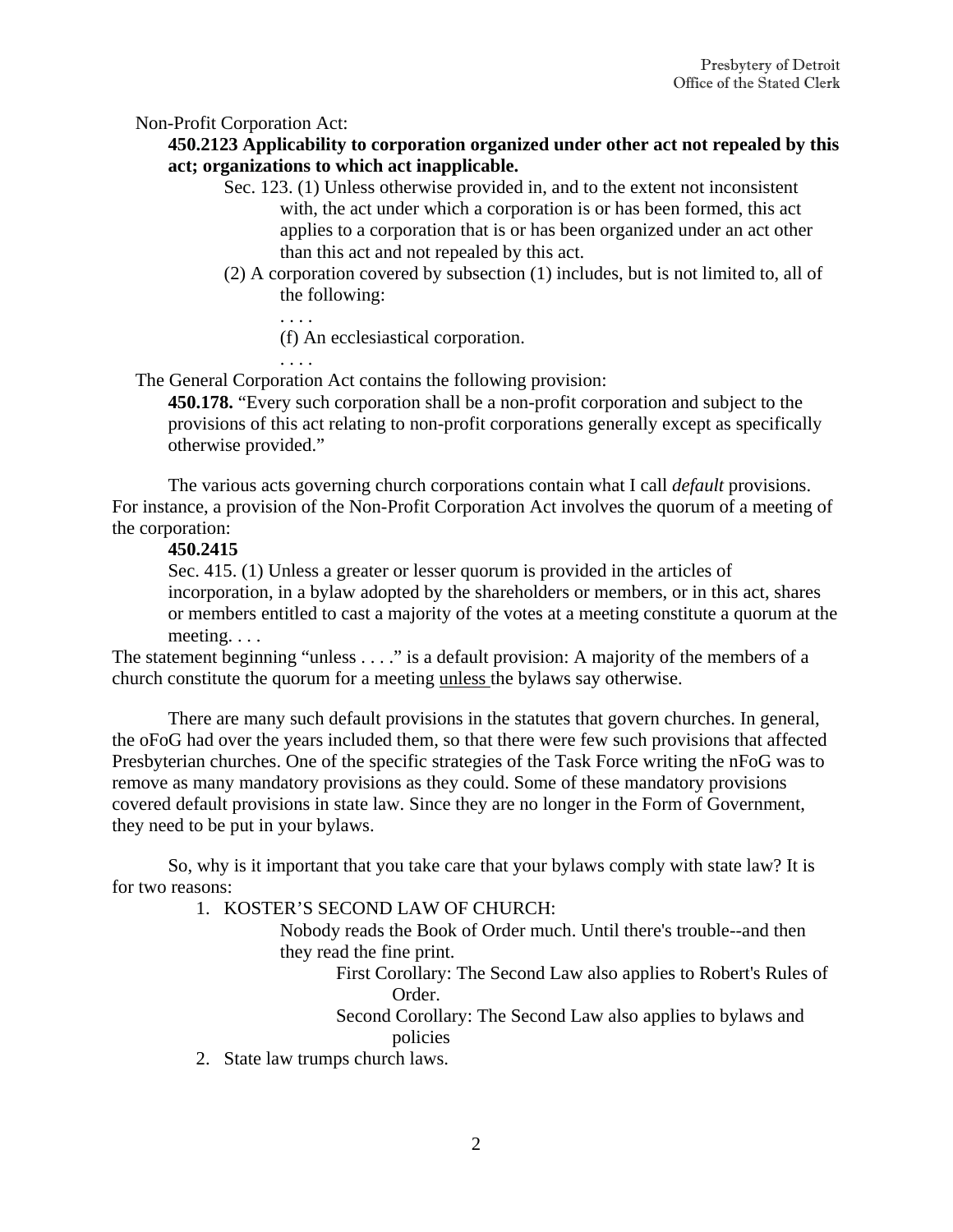Unless you are persuaded there will never be any trouble in your church, you should take care to ensure that you are in compliance. Because if something happens that a single member takes exception to, then he or she could appeal to state law to override any act or decision made.

I have reviewed the statutes and the nFoG to try to discover what needs to be in bylaws. I cannot be sure that I have found every necessary provision, but I think I found the obvious and most important ones. What follows is a list of recommendations that are designed to ensure that the decisions and actions of your church are not reversed or impeded by state law.

# **Parliamentary procedure.**

State Law gives no guidance on the kind of procedure to be used in corporation matters. The nFoG states that Councils shall be governed by the most recent edition of Robert's Rules of Order Newly Revised, which was the standard in the oFoG. While Robert's Rules of Order Newly Revised was the default under the oFoG for congregational meetings—congregations could select another authority—the nFoG says nothing.

**I suggest** a provision in your bylaws that the most recent edition of Robert's Rules of Order Newly Revised will be the parliamentary authority for meetings of the congregation. Not specifying anything could lead to trouble. Specifying some other published authority (there are several) could be done, but you would be ill advised to do so unless there are lots of folks around who are familiar with that authority. Robert's Rules of Order Newly Revised is effective because it is so commonly used and accepted. You will also find that adopting Robert's Rules of Order Newly Revised will clarify a lot of different matters the rules are not clear.

# **Quorum of Congregational meetings.**

As noted above, **MCL 450.2415** states the quorum will be 50% of the membership. The oFoG gave the quorum as 10%, the nFoG G-1.0501 allows a congregation to set its own quorum.

**I suggest** setting a quorum of congregational meetings at 10%. Less would be problematic, but it could be set at less or more.

#### **Time of the Annual Meeting**

**MCL 450.2402** requires that the time of the annual meeting be in the bylaws. Neither the oFoG nor the nFoG specified this.

**I suggest** including a time span for holding the annual meeting be put in the bylaws. In my experience, a provision that limits the date of the meeting too severely can cause problems. (One has to be careful about Super Bowl Sunday.)

#### **The Congregational Nominating Committee**

**G-2.0401** says that elders and deacons must be nominated by a congregational nominating committee, but does not declare how it should be constituted. It does require that the committee be representative of the congregation, shall consist of at least three active members of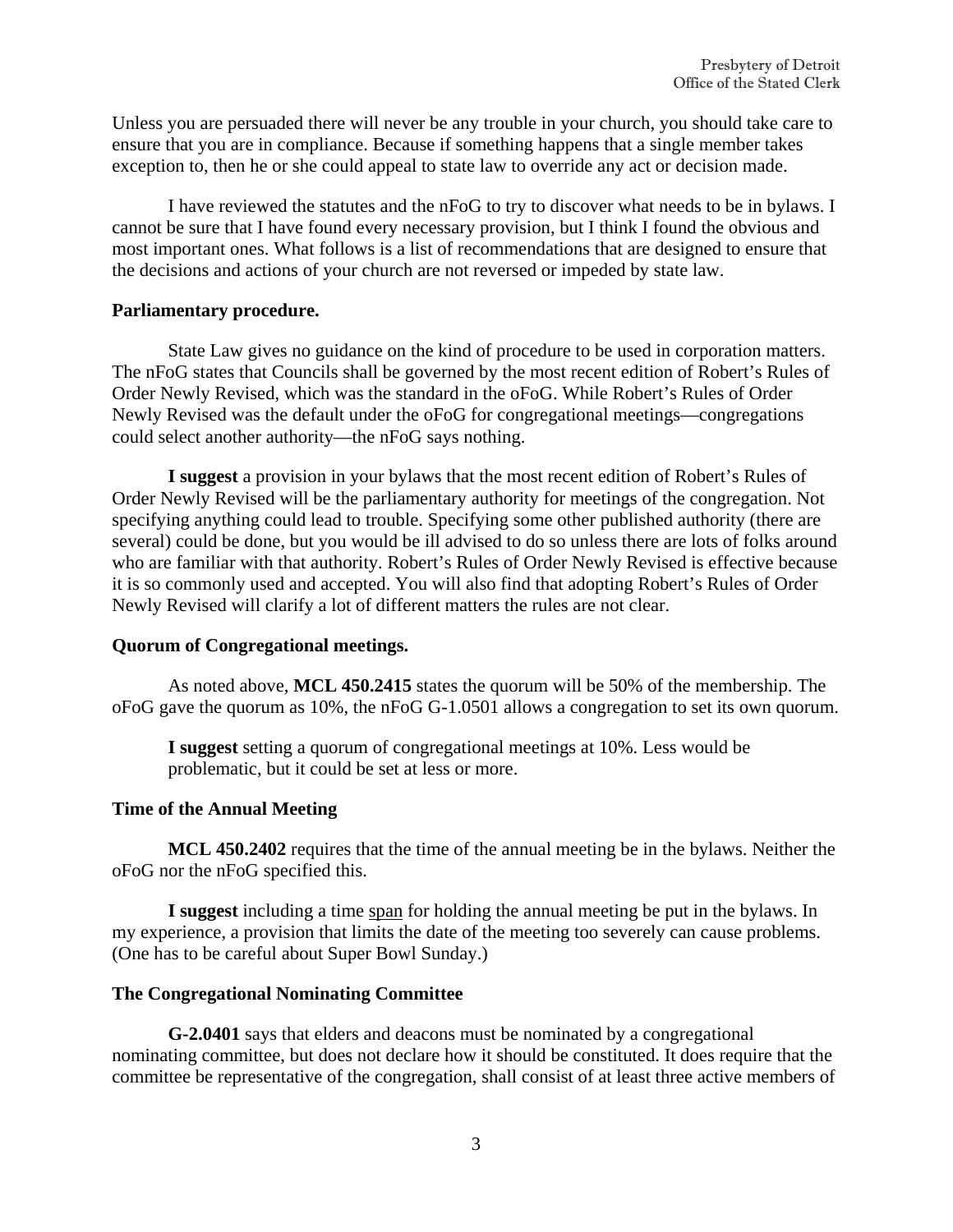the congregation, and shall include at least one ruling elder who is currently serving on the session. The pastor shall serve ex officio and without vote.

**I suggest** including a provision for the formation of a congregational nominating committee that would be representative of the congregation, would include at least 3 active members of the congregation and at least one ruling elder serving on the session, and with the pastor as a *ex officio* member without vote. The provision could include directions on who is to make nominations for the nominating committee, realizing that nominations are always open from the floor. The oFoG had a requirement that the at-large membership must be larger than those appointed by the Session, deacons or other organizations, and you may wish to include something of that nature.

# **Notice of congregational meetings.**

**MCL 450.2404** calls for notice of meetings at least 10 days but less than 60 days before the meeting. It allows for written notice or publication or publication of notice. The oFoG says that notice shall be given from the pulpit on 2 successive Sundays, and that the meeting can be held after the second announcement.

**I suggest** a provision that would include notice written in the Sunday bulletin and perhaps in the newsletter and by email. You can include announcement from the pulpit. The two successive Sundays won't work because of the 10-day requirement, so it would be appropriate to ensure that 10 days notice are given. The rule should give reasonable assurance that all members will get timely notice of the meeting.

# **Presence at Meetings**

**Various sections** of the law provide for attendance at meetings in a variety of ways. The oFoG only allows for participation if present. It is possible under the oFoG for meetings to be held by telephone or video conference (but not by email) if it is written in the bylaws. The Nonprofit Corporation act also prefers proxy voting, but it is a default provision.

**I suggest** that you may wish to consider allowing presence and participation in session and committee meetings by conference call or video conference, ensuring that all participants can hear everyone else and participate in real time. I note that if there are conference call meetings, all the formalities of a meeting must be followed. The current state of technology is such that it would be difficult to allow video conference or telephone participation for congregational meetings, but it is starting to happen in some places. If you decide to make that possible, you will need to specify the parliamentary processes and rules that will be used, and ensure there is provision for full contemporaneous participation.

# **Size of the Session**

**MCL 450.2505(1)** merely says a board must be at least 3 members.

**I suggest** that the bylaws have a provision setting the number of elders.

# **Removal from the Session**